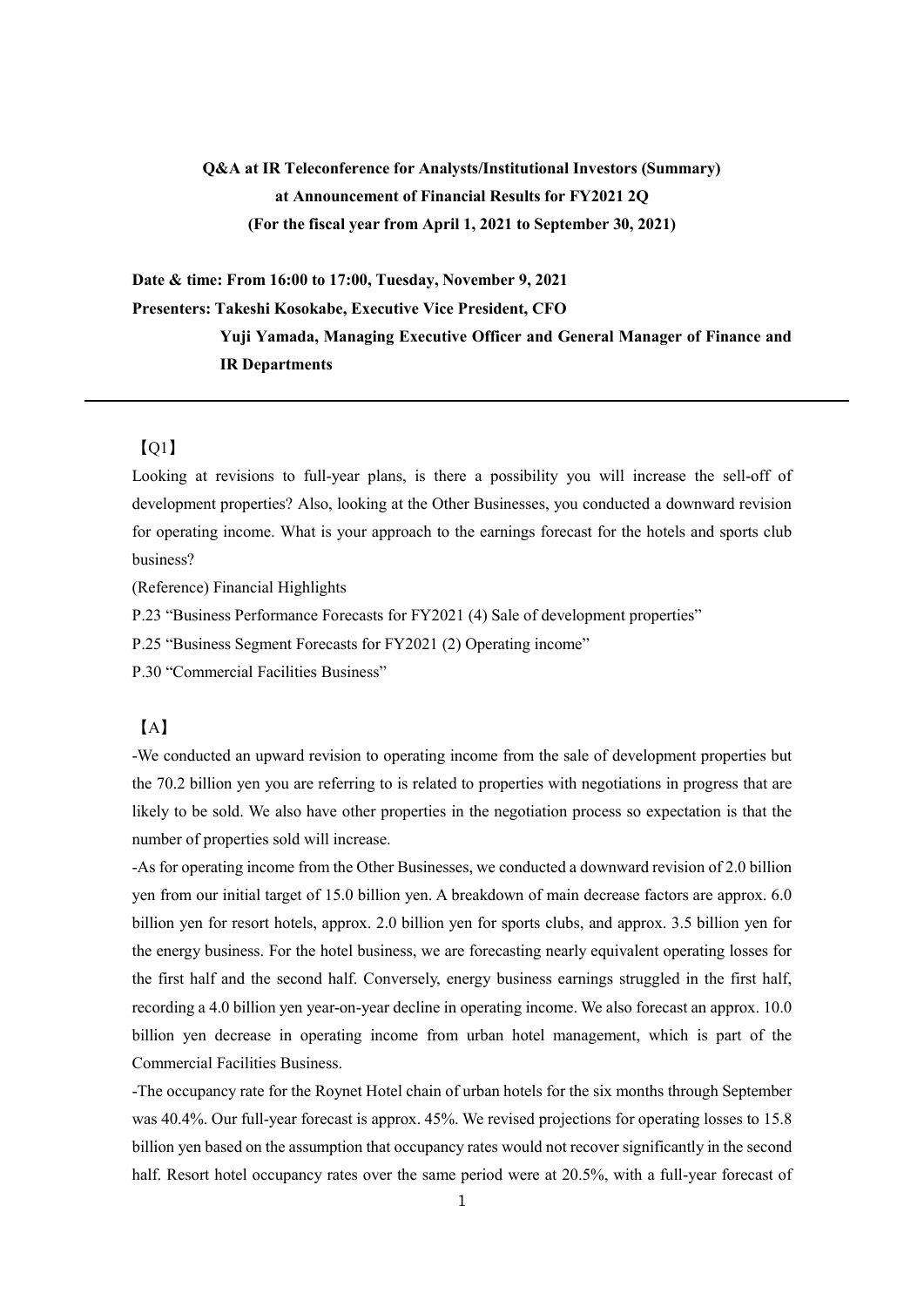roughly 24%. As such, we are forecasting operating losses of 12.8 billion yen. However, looking at the current state of the COVID-19 pandemic, actual earnings could outperform these forecasts.

## 【Q2】

Please discuss the reason for revisions to depreciation, which represents a significant increase in depreciation for the Logistics, Business & Corporate Facilities Business compared to initial plans. (Reference) Financial Highlights P.37 "Depreciation"

## 【A】

Revision of the Accounting Standard beginning from this fiscal year resulted in certain expenses previously recognized as costs being included in calculations for depreciation.

## 【Q3】

To the extent possible, please discuss the themes you are considering for your 7th Medium-Term Management Plan.

### 【A】

-We are planning to announce our 7th Medium-Term Management Plan in May of next year and we are planning on this being a five-year plan. A major theme will be management reforms based on the business division-based system we adopted from April of this year. We have already begun certain initiatives, including organizing and optimizing redundant operations within the Group, and we plan to fully reevaluate the Group's entire supply chain. We will also begin reevaluating our portfolio. -We will also implement ESG initiatives, define purpose and materiality, and fully engage in sustainability management.

#### 【Q4】

Revised plans for the Logistics, Business & Corporate Facilities Business include an upward revision for construction net sales, and you maintain targets of a gross margin ratio of 15.0%. However, you conducted an upward revision to business-specific targets for orders received for Daiwa House's nonconsolidated businesses. Does this indicate that your company is able to secure profitability for orders received in an environment where major general contractors are seeing declining profitability at contract signing?

(Reference) Financial Highlights

P.31 "Logistics, Business & Corporate Facilities Business"

P.32, 33 "Orders Received by Business Segment (Non-consolidated)"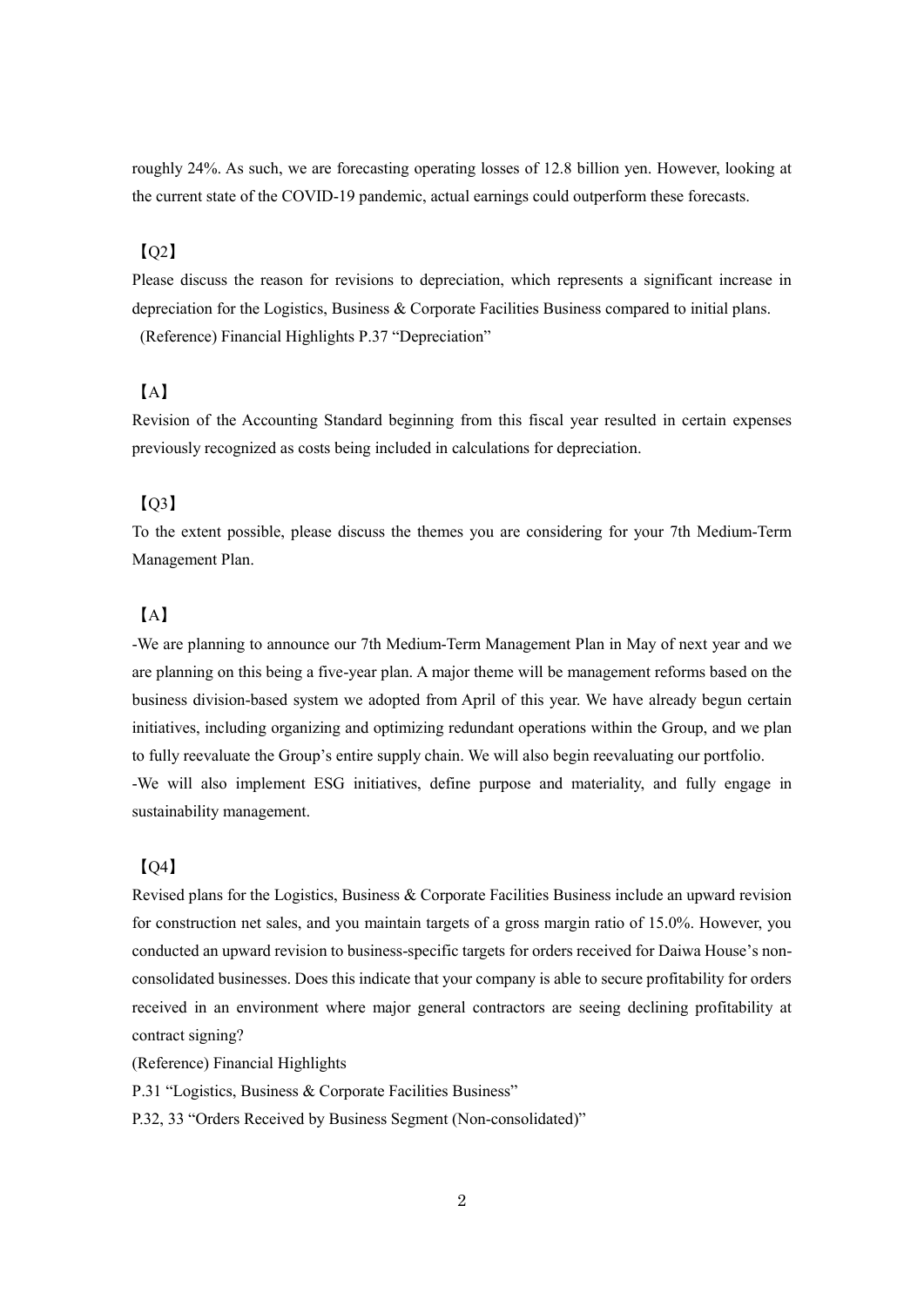## 【A】

-Overall, first half orders received by business segment (non-consolidated) outperformed expectations so we revised our orders received forecast to 2,070.0 billion yen, which exceeds the 2,004.4 billion yen in orders received recorded in FY2019 prior to COVID-19. We are maintaining initial forecasts for the second half.

-The Logistics, Business & Corporate Facilities Business is recording favorable sales of development properties. The environment for corporate investment activities has been favorable compared to the peak of the COVID-19 pandemic but the competition for orders remains intense. Amid such conditions, we have been able to secure profitable orders received by utilizing the industrial parks we hold in various locations.

## 【Q5】

Looking at profitability at time of signing for the Commercial Facilities Business, urban hotel operations are down but construction is up if excluding those numbers. The downward revision to gross margin ratio targets was minimal and is higher compared to the previous year. Please discuss current conditions for profitability and orders received by asset type, as well as your thoughts on the sustainability of those numbers. Also, do targets reflect the skyrocketing prices for construction materials?

(Reference) Financial Highlights P.30 "Commercial Facilities Business"

## 【A】

-The Commercial Facilities Business is the only segment that recorded a year-on-year decrease in orders received for the first half. In particular, hotel construction projects were stagnant due to the COVID-19 pandemic. On the other hand, orders received for industrial offices and logistics facilities increased and orders received for drug stores and supermarkets remain favorable. However, those increases were not enough to cover the slump in hotel construction projects.

-The rise in construction material prices is ongoing. While we are working to constrain costs, we will need to reflect these conditions in customer pricing. As such, we do not plan on lowering our gross margin.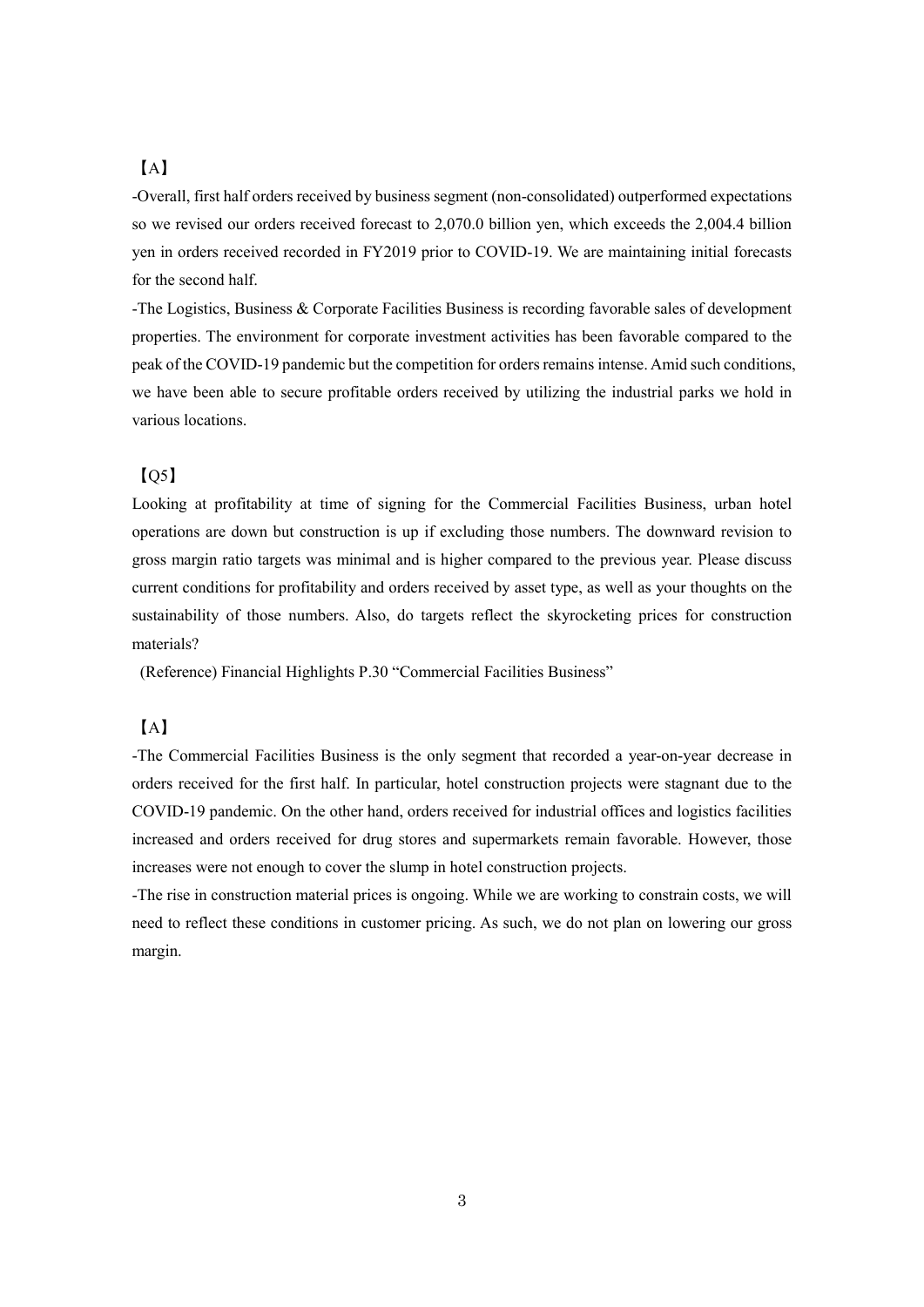## 【Q6】

What were the results for each company for the overseas Single-Family Houses Business?

## 【A】

|                                    | Sales        |      |        | Operating income |       |        |
|------------------------------------|--------------|------|--------|------------------|-------|--------|
| $(\text{\# } 100 \text{ million})$ | 20/9         | 21/9 | Change | 20/9             | 21/9  | Change |
| Stanley-Martin (USA)               | 700          | 806  | 106    | 63               | 90    | 27     |
| Trumark (USA)                      | $\mathbf{r}$ | 100  | 92     | -6               | 0     |        |
| Box Hill (Australia)               | 27           | 38   | 10     |                  | O     |        |
| Rawson (Australia)                 | 89           | 107  | 17     | -9               | $-10$ | ۰      |

The results of each company are as follows.

## $IO<sub>7</sub>$

You revised the breakdown of each segment for the Overseas Business. Please discuss the factors for each segment. In particular, you raised your net sales forecast for Single-Family Houses but made no changes to the forecast for operating income. Also, you lowered the operating income forecast for the Other Businesses despite forecasting largely unchanged net sales. What factors influenced these forecasts?

(Reference) Financial Highlights P.24,25 "Business Segment Forecasts for FY2021"

## 【A】

-We revised forecasts to a roughly 100 million yen decrease in operating income for the Single-Family Houses Business for overseas to reflect higher-than-expected SG&A expenses.

-We revised forecasts for the Other Businesses for overseas from operating losses of 1.8 billion yen to operating losses of 2.8 billion yen. US and European management companies are mainly recorded in the Other Businesses segment, which incurred M&A and other expenses that were not reflected in initial plans.

## 【Q8】

Please explain the factors resulting in the year-on-year 10% decrease in orders received for the Single-Family Houses Business in the month of October.

## 【A】

-The businesses themselves are not reporting any particular changes in the market environment. While we did see slight last-minute demand at the end of September due to the construction contract signing deadline for eligibility for the housing loan tax exemption. However, at this point, we cannot say for sure that October figures reflect some sort of market correction.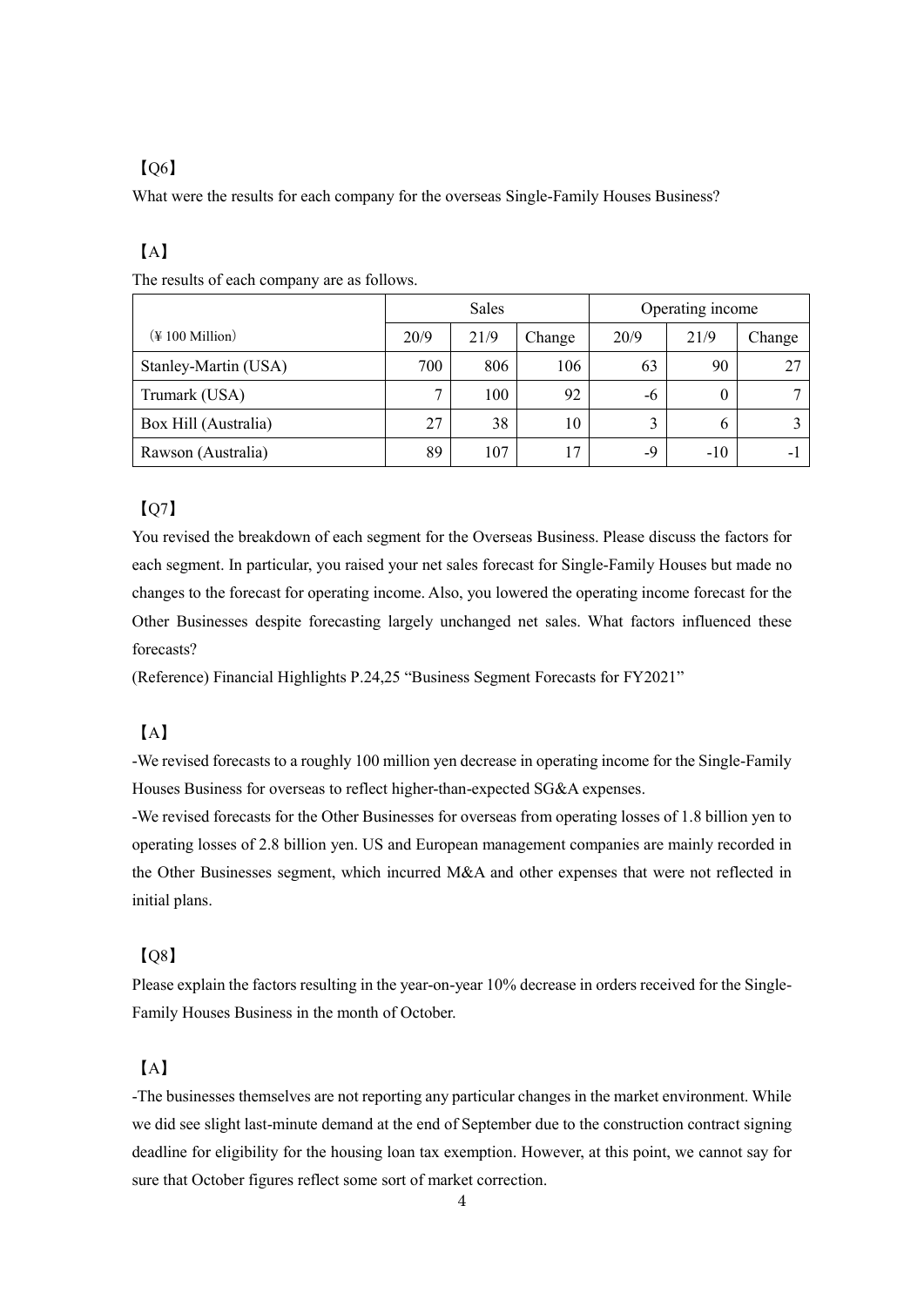## 【Q9】

Please discuss the US Single-Family Houses Business. The US market saw a significant year-on-year decline, down roughly 20%, in new house sales between July and September. There is concern about growing consumer pessimism but what are conditions like for Daiwa House?

## 【A】

-The US market conditions appear to be shifting somewhat compared to the favorable conditions seen six months ago. Prices for new houses are rising, in part due to the impact of skyrocketing prices for wood materials. This is likely creating hesitancy among consumers. However, there continues to be strong demand, particularly among millennials, so we think the likelihood of any sudden changes in market conditions is low.

-In terms of operations, the COVID-19 pandemic has caused delays in the permit approval process in the US. There are concerns about whether the smooth transfer of houses by the end of December will be possible in light of progress for final inspections.

## $[O10]$

Please discuss trends in orders received for the Rental Housing Business, including demand related to inheritance tax mitigation measures.

## 【A】

-We continue to see strong demand for inheritance tax mitigation measures. At the same time, refraining from in-person sales activities in some areas in response to COVID-19 has resulted in elongating the timing of orders received. With the withdrawal of the emergency declaration, we expect this impact to dissipate gradually with the resumption of in-person sales activities.

#### 【Q11】

About new initiatives for the Logistics, Business & Corporate Facilities Business, please discuss how facilities such as data centers, public wholesale markets, and onshore aquaculture facilities will have on earnings.

(Reference) Financial Highlights P4 "Topics"

## 【A】

-Concerning public wholesale markets, we have secured priority negotiation rights for a redevelopment project in Toyama Prefecture, but at present this will have no impact on this fiscal year's earnings. For public wholesale market redevelopment projects, we will pursue construction contracts as well as work towards the construction and management of commercial facilities on excess land.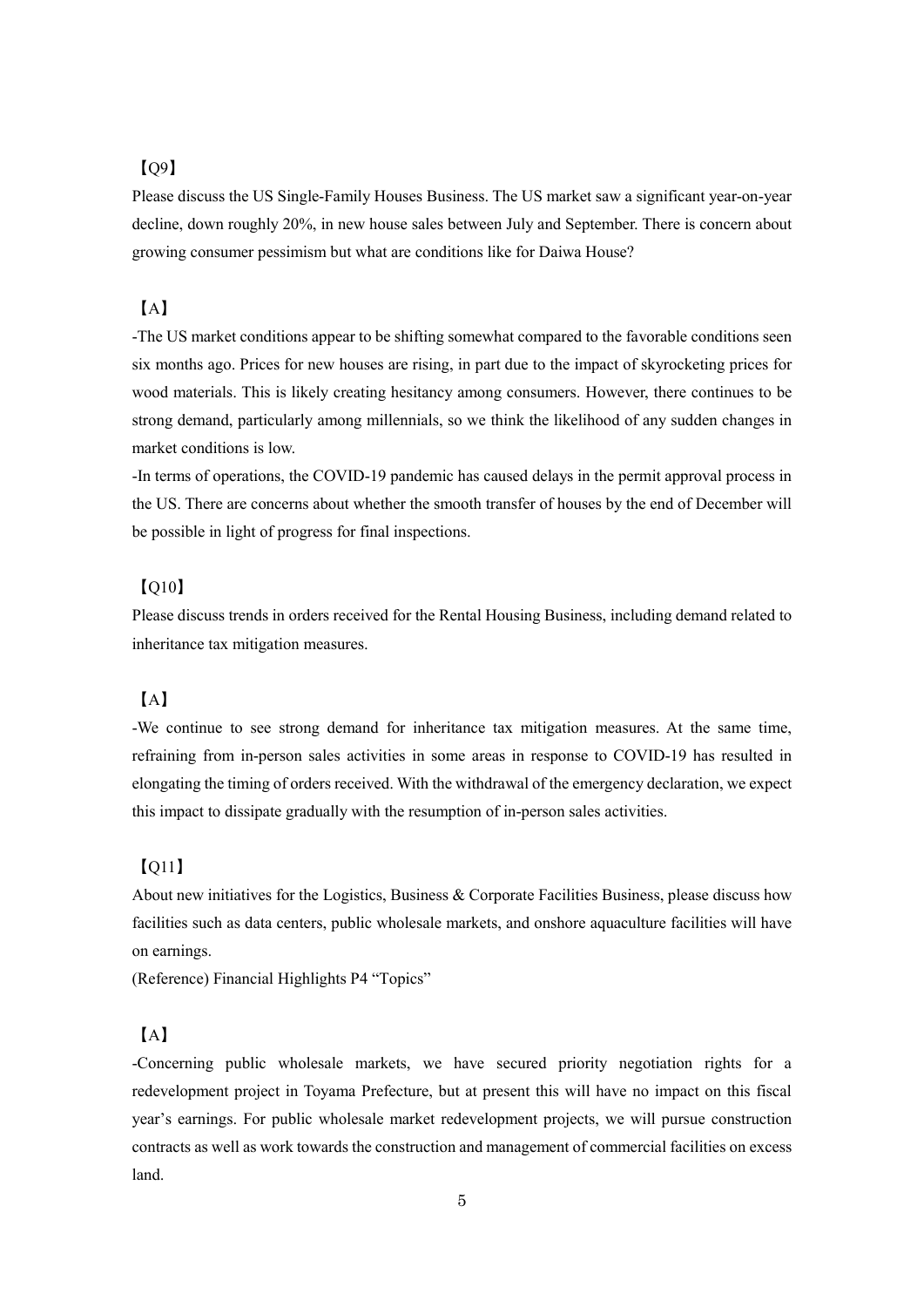-As for data centers, we started construction on two facilities in Chiba New Town. Of those, construction on one project has been completed. We expect these projects to contribute to this fiscal year's earnings on a project completion basis. We are also engaged in negotiations for other sites, but those have yet to result in orders received.

#### 【Q12】

Please provide an update on the business environment for logistics facilities. It appears that COVID-19 has caused increased inventory among manufacturers and a logistics REIT has indicated the demand and supply balance is tight, including last one mile demand. What are your impressions of current conditions? Can logistics facility development continue to be an earnings pillar heading into next fiscal year?

## 【A】

There are a lot of players in the logistics facility development market. Supply is increasing and competition is intensifying. However, Japan's EC rate is still very low at just around 8% in FY2020. As such, we believe there is still tenant demand. Also, our strengths are not only limited to our ability to make proposals on good land. We have a strong digital platform, as is evidenced by the fact that Nike Japan entrusts our Group with their EC operations. As such, we believe this will continue to be a powerful pillar for us during the next Medium-Term Management Plan. There is strong demand and we are highly competitive.

## 【Q13】

About the direction of the next Medium-Term Management Plan. Will data centers be a main theme over the next five years? Assuming you will continue to be involved in logistics facilities, what are your current thoughts on your future direction?

## 【A】

-It is not the case that we view data centers as a replacement for logistics facilities.

-The Ministry of Economy, Trade and Industry has identified regions for data center development and, subsequently, we too are searching for land. Outside of Chiba New Town, we have a few properties we acquired for logistics facility development so we will consider soliciting data centers to those locations.

-However, as for what will become the focus of the next Medium-Term Management Plan, from a monetary perspective as well, I believe logistics facilities will become our focus. Overall, we want to gradually increase development investment amounts. We will gradually increase investments, build our property portfolio, increase sales, and then direct those funds towards new investments. We want to engage in this type of cycle.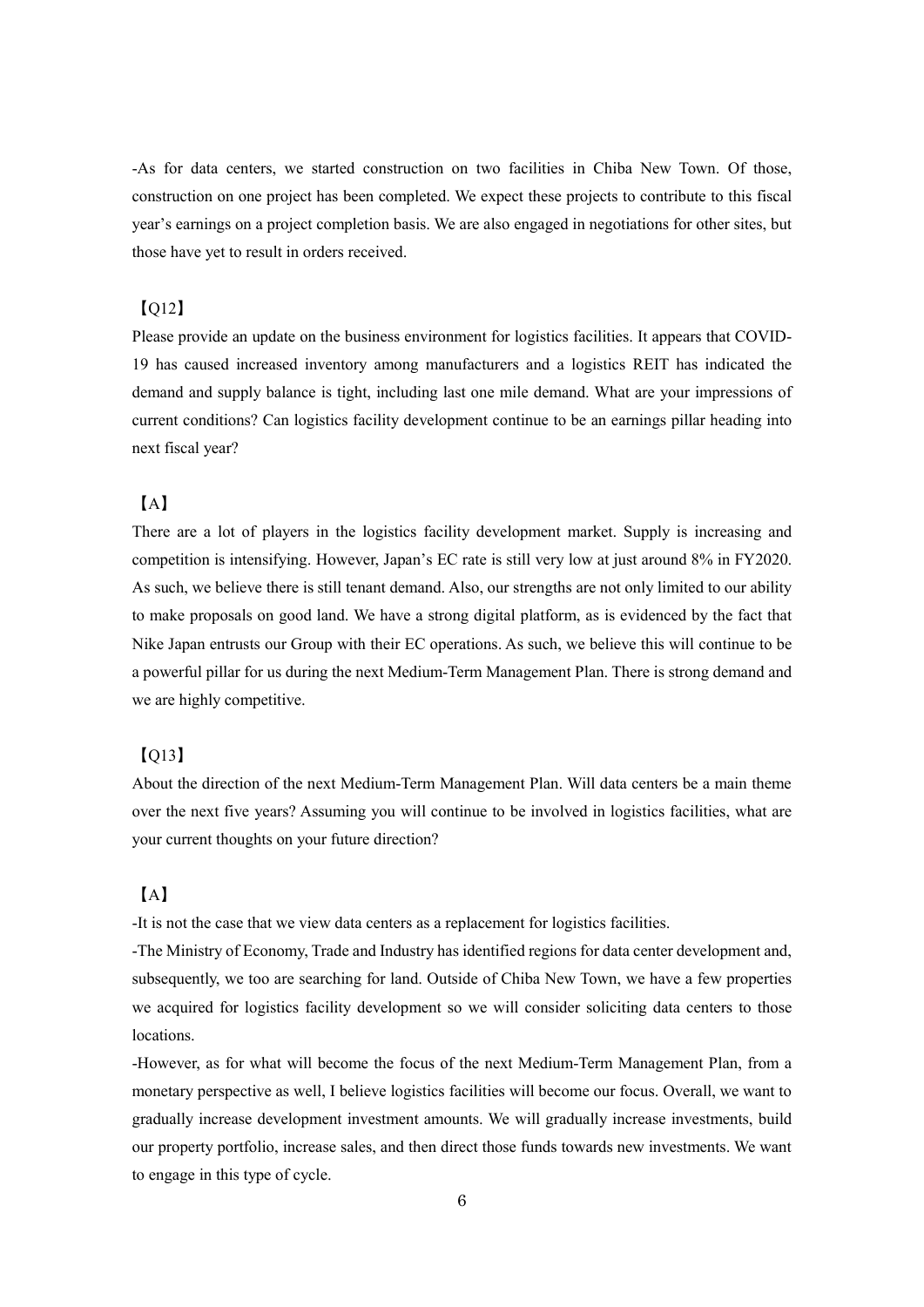## 【Q14】

Looking at the China Business, do you have concerns about the Evergrande Group situation? Please indicate if there have been any changes in your business environment.

## 【A】

-The two properties we were selling in China (details below) have already been sold out and we have collected all amounts due so there is no impact on us whatsoever.

-Our investment balance is approaching 90.0 billion yen. Moving forward, we will make investment decisions based on the careful analysis of US-China relations and other factors.

| Project name         | Number of units         | Completion (Plan) | Condition |  |
|----------------------|-------------------------|-------------------|-----------|--|
| Nantong Project      | Phase I: 680            | November, 2021    | Sold out  |  |
| (Grace Residence)    | Phase II: 800           | June, 2022        | Sold out  |  |
| Changzhou Project II | 636                     | January, 2022     | Sold out  |  |
| (Grace Residence)    | *Residential units only |                   |           |  |

Project Overview in China

## 【Q15】

On the subject of development property sales, the market remains favorable for sales of logistics facilities but what about other assets such as commercial facilities and hotels?

## 【A】

-Among commercial facilities this fiscal year, we sold Granode Hiroshima (multi-use facility with offices and hotel) and an office building in the Marunouchi area of Nagoya for nearly the same amounts. The Marunouchi office building was sold off immediately after completion.

-There is talk of concerns regarding rising office vacancy rates in central Tokyo but we feel we have confirmed that there is certain demand for high-quality properties in prime areas. We have a largescale multi-use property in Nishi-Shinjuku that features offices and rental housing. Properties like these are also candidates for sales next fiscal year and beyond, and we feel we will be able to sell them for a considerable price.

## 【Q16】

One of the reasons for retaining your stock is the appeal of its strong growth potential. What types of growth strategies do you envision for your next Medium-Term Management Plan amid your increased focus on ESG and structural reforms?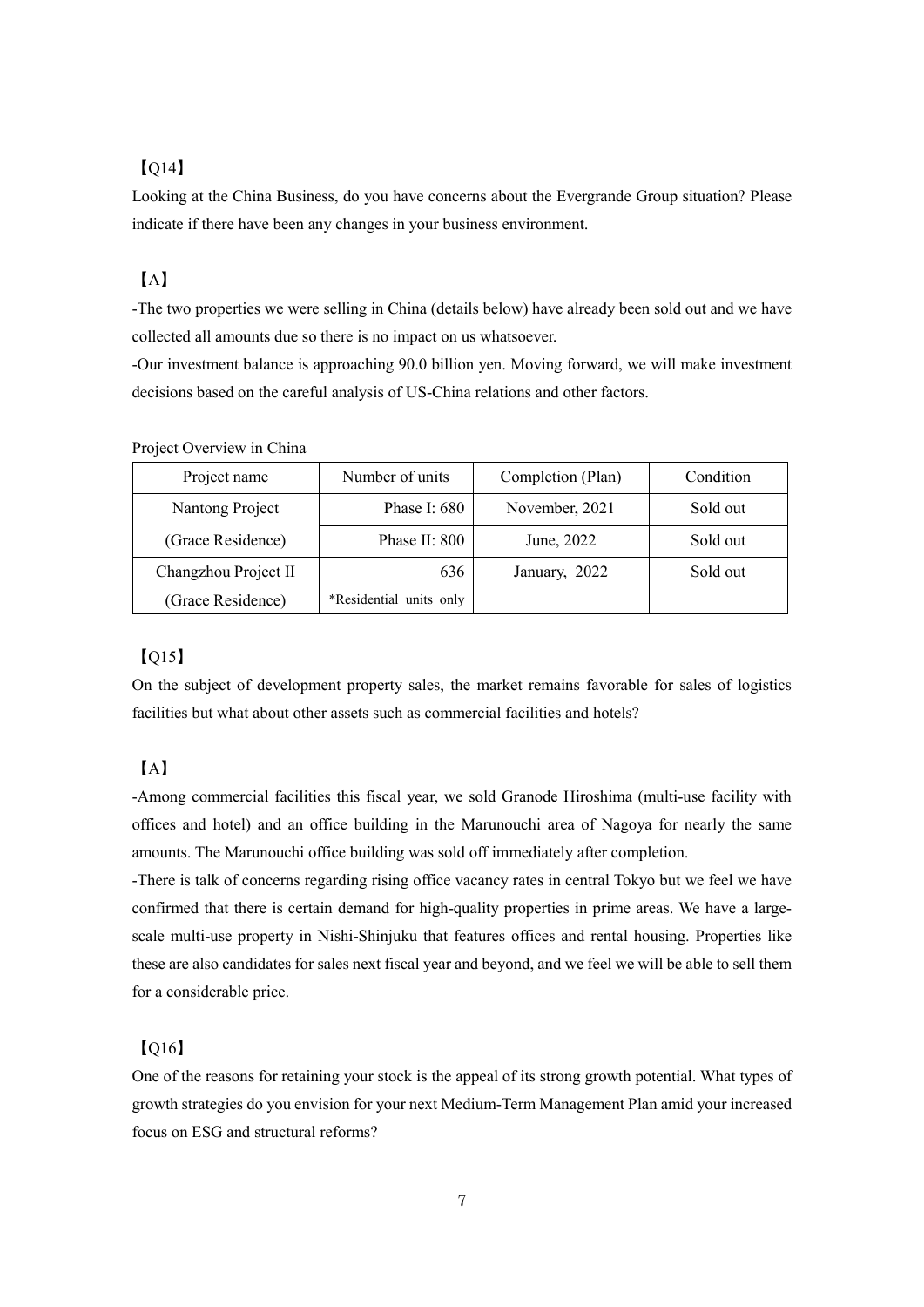## 【A】

-Looking at past performance, we achieved operating income of 381.1 billion yen in FY2019. However, we will not force ourselves to achieve this same level of rapid growth. Instead, we will strive for sustainable growth while solidifying our base on several fronts.

-One growth pillar will be the Overseas Business. In the next five-year plan, we will advance growth investments.

-In Japan, we must increase our market share amid a contracting market. In addition to investing in logistics facilities and facilities for the elderly, we will engage in cyclical businesses such as the renovation of rural shopping mall as part of our growth strategy, including ESG.

#### 【Q17】

Despite hotels and sports clubs facing factors related to the prolonged COVID-19 pandemic that are contributing to decreased income, you are maintaining your full-year forecasts. I assume this is because, aside from increased income from development property sales, you have businesses that are recording improvements in sales and income. When excluding the impact of COVID-19, what changes have there been in overall profitability since the beginning of the fiscal year?

## 【A】

Aside from increased income from the sale of development properties, we revised our forecast for increased income from rental management in the Rental Housing Business. COVID-19 has caused restrictions on movement, which is resulting in high occupancy rates. Additionally, the standardization of amenities such as internet connections and delivery boxes are contributing to lifestyle changes in which people are spending more time at home. Looking at competitors as well, consumers are choosing housing that offers high-quality lifestyles, which has enabled us to increase rents. As a result, we revised plans by roughly 5.5 billion yen from initial forecasts to reflect higher-than-expected operating income from rental management for apartment buildings.

#### 【Q18】

Please indicate if there are any risks you are concerned about for the second half and beyond other than rising material costs.

## 【A】

The real estate market, including the REIT market, has been favorable but one matter of concern is rising interest rates, which can lead to fluctuations.

End